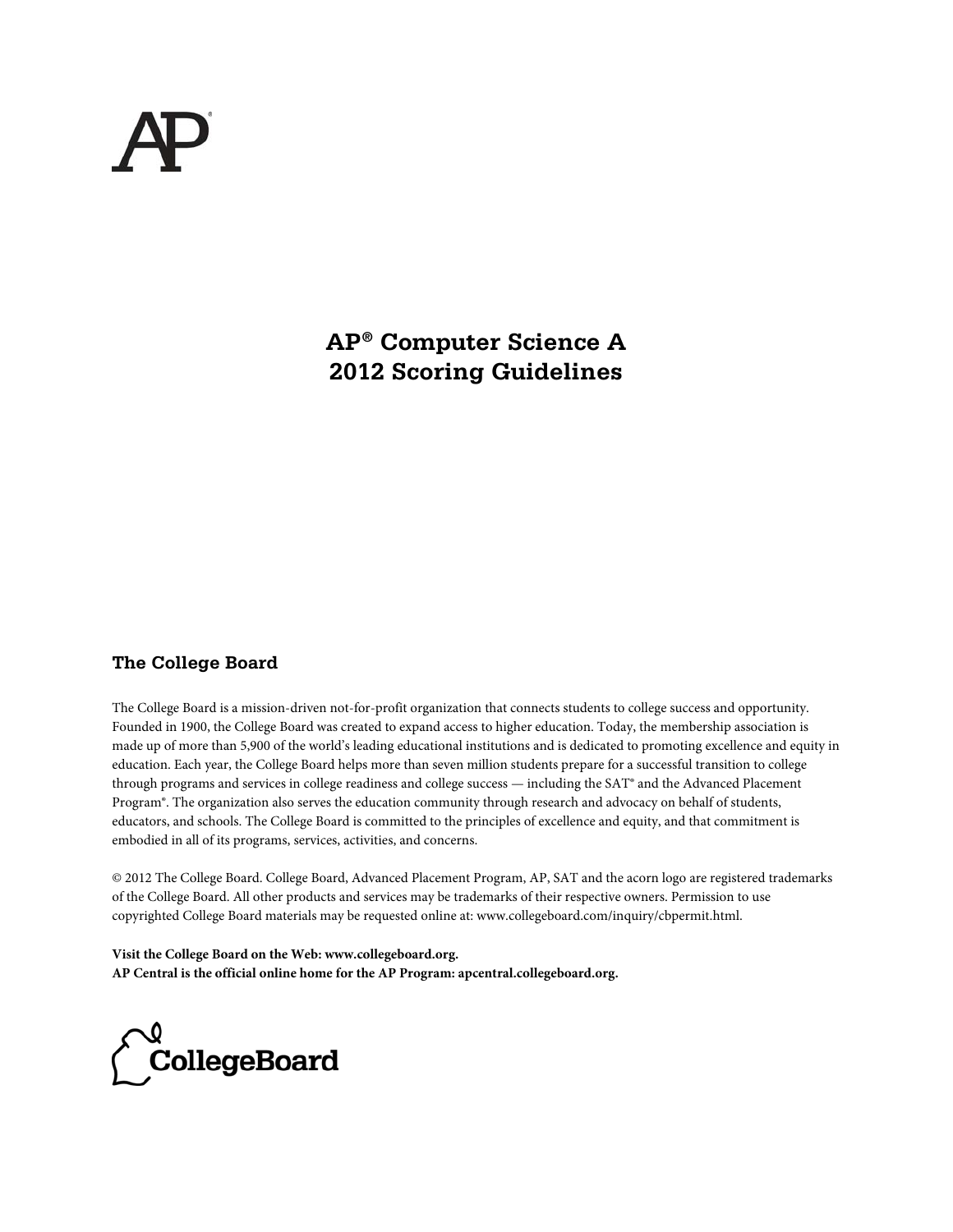Apply the question-specific rubric first, which always takes precedence. Penalty points can only be deducted in a part of the question that has earned credit via the question-specific rubric. No part of a question — (a), (b), or (c) — may have a negative point total. A given penalty can be assessed only once for a question, even if it occurs multiple times or in different parts of that question.

#### **1-Point Penalty**

- (w) Extraneous code that causes a side effect or prevents earning points in the rubric (*e.g., information written to output*)
- (x) Local variables used but none declared
- (y) Destruction of persistent data *(e.g., changing value referenced by parameter)*
- (z) Void method or constructor that returns a value

#### **No Penalty**

- Extraneous code that causes no side effect
- o Extraneous code that is unreachable and would not have earned points in rubric
- o Spelling/case discrepancies where there is no ambiguity\*
- o Local variable not declared, provided that other variables are declared in some part
- o private qualifier on local variable
- o Missing public qualifier on class or constructor header
- o Keyword used as an identifier
- o Common mathematical symbols used for operators  $(x \cdot + \langle \rangle \langle \rangle \neq)$
- o [] vs. () vs. <>
- $\circ$  = instead of == (and vice versa)
- o Array/collection element access confusion ([] vs. get for r-values)
- o Array/collection element modification confusion ([] vs. set for l-values)
- o length/size confusion for array, String, and ArrayList, with or without ()
- o Extraneous [] when referencing entire array
- o [i,j] instead of [i][j]
- o Extraneous size in array declaration, (*e.g.,* int[size] nums = new int[size];)
- o Missing ; provided that line breaks and indentation clearly convey intent
- o Missing { } where indentation clearly conveys intent and { } are used elsewhere
- o Missing ( ) on parameter-less method or constructor invocations
- o Missing ( ) around if/while conditions
- o Use of local variable outside declared scope (must be within same method body)
- o Failure to cast object retrieved from nongeneric collection

\* *Spelling and case discrepancies for identifiers fall under the "No Penalty" category only if the correction can be* **unambiguously** *inferred from context; for example, "*ArayList*" instead of "*ArrayList*". As a counterexample, note that if the code declares "*Bug bug;*" and then uses "*Bug.move()*" instead of "*bug.move()*", the context does* **not** *allow for the reader to assume the object instead of the class.*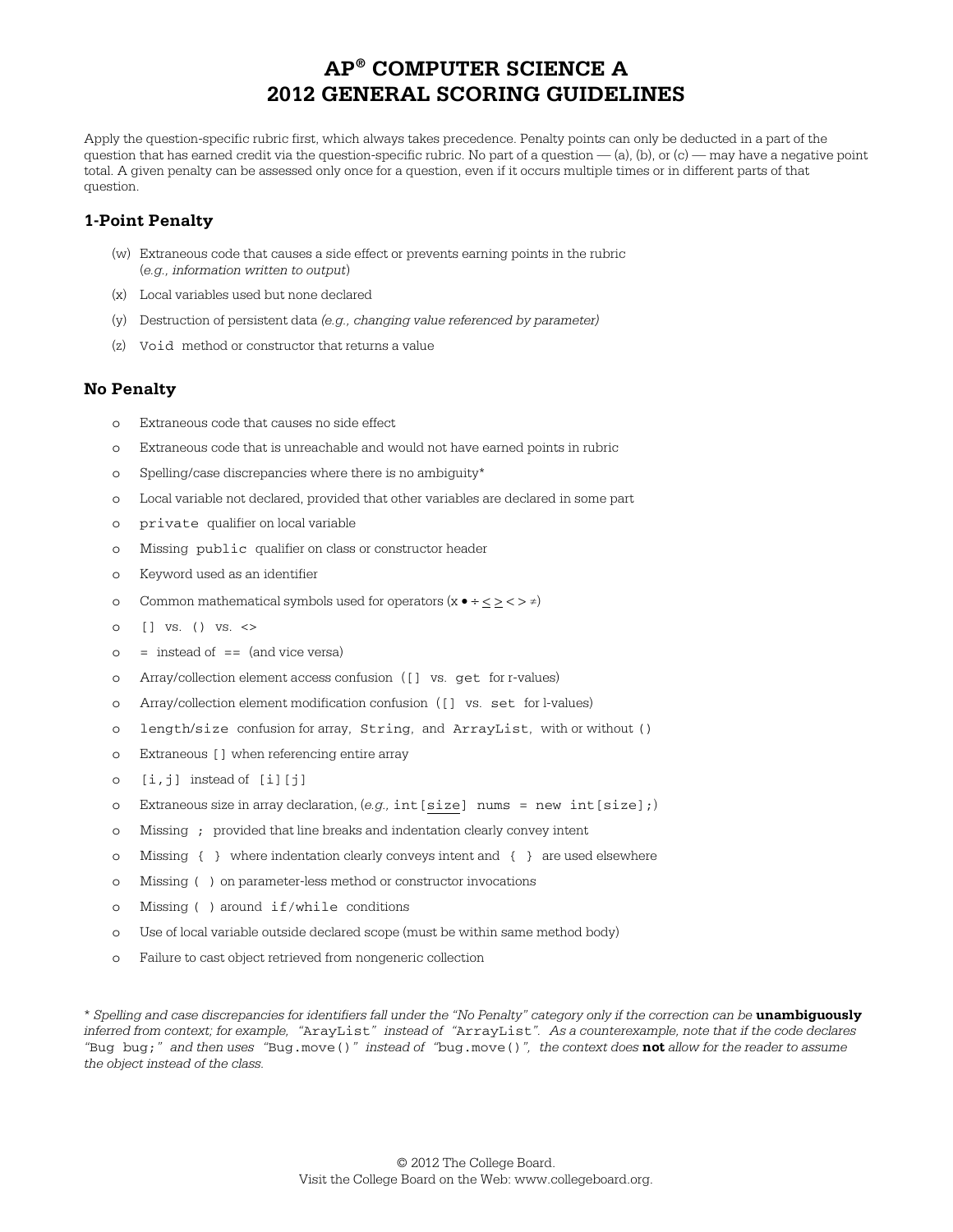## **Question 1: Climbing Club**

| Part (a) | addClimb (append)                                                                                                                                  | 2 points                                                                                         |  |  |
|----------|----------------------------------------------------------------------------------------------------------------------------------------------------|--------------------------------------------------------------------------------------------------|--|--|
|          |                                                                                                                                                    | <b>Intent:</b> Create new ClimbInfo using data from parameters and append to climbList           |  |  |
| $+1$     | Creates new ClimbInfo object using parametric data correctly                                                                                       |                                                                                                  |  |  |
| $+1$     | Appends the created object to climbList<br>(no bounds error and no destruction of existing data)<br>(point not awarded if inserted more than once) |                                                                                                  |  |  |
| Part(b)  | addClimb (alphabetical)                                                                                                                            | 6 points                                                                                         |  |  |
|          | maintaining alphabetical order                                                                                                                     | <b>Intent:</b> Create new ClimbInfo object using data from parameters and insert into climbList, |  |  |
| $+1$     | Creates new ClimbInfo object(s), using parametric data correctly                                                                                   |                                                                                                  |  |  |
| $+1$     | Compares peakName value with value retrieved from object in list (must use getName)                                                                |                                                                                                  |  |  |
| $+1$     | Inserts object into list based on a comparison (other than equality) with object in list<br>(point not awarded if inserted more than once)         |                                                                                                  |  |  |
| $+1$     | Compares parametric data with all appropriate entries in climbList (no bounds error)                                                               |                                                                                                  |  |  |
| $+1$     | Inserts new ClimbInfo object into climbList (no destruction of existing data)                                                                      |                                                                                                  |  |  |
| $+1$     | Inserts new ClimbInfo object into climbList once and only once in maintaining<br>alphabetical order (no destruction of existing data)              |                                                                                                  |  |  |
| Part (c) | analysis                                                                                                                                           | 1 point                                                                                          |  |  |

**Intent:** *Analyze behavioral differences between* **append** *and* **alphabetical** *versions of* addClimb

+1 (i) NO (ii) YES Both must be answered correctly

#### **Question-Specific Penalties**

**-1** (z) Attempts to return a value from addClimb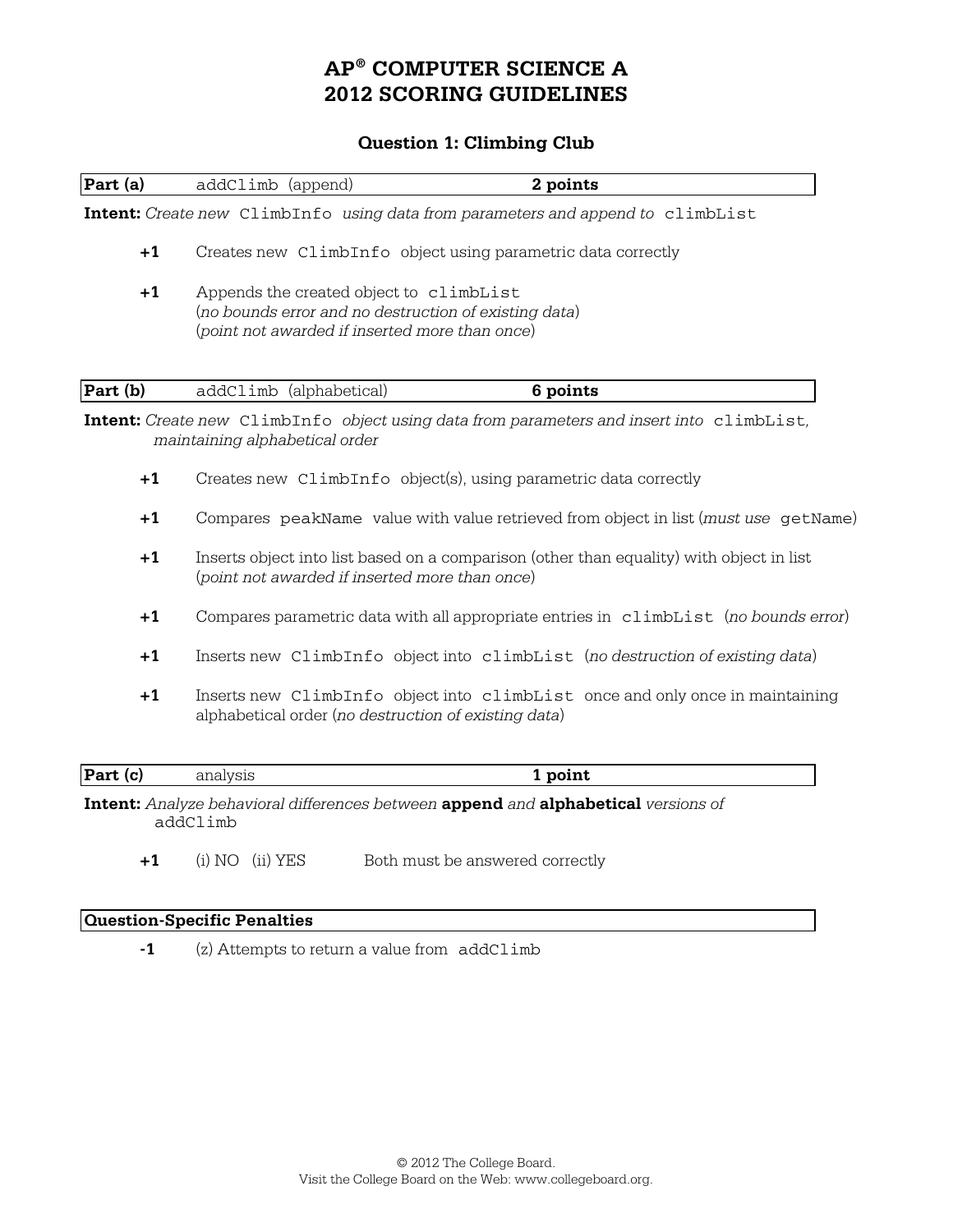# **Question 1: Climbing Club**

## **Part (a):**

```
public void addClimb(String peakName, int climbTime) { 
    this.climbList.add(new ClimbInfo(peakName, climbTime)); 
}
```
## **Part (b):**

```
public void addClimb(String peakName, int climbTime) { 
   for (int i = 0; i < this.climbList.size(); i++) {
       if (peakName.compareTo(this.climbList.get(i).getName()) <= 0) { 
          this.climbList.add(i, new ClimbInfo(peakName, climbTime)); 
          return; 
       } 
    } 
    this.climbList.add(new ClimbInfo(peakName, climbTime)); 
}
```
## **Part (c):**

NO

YES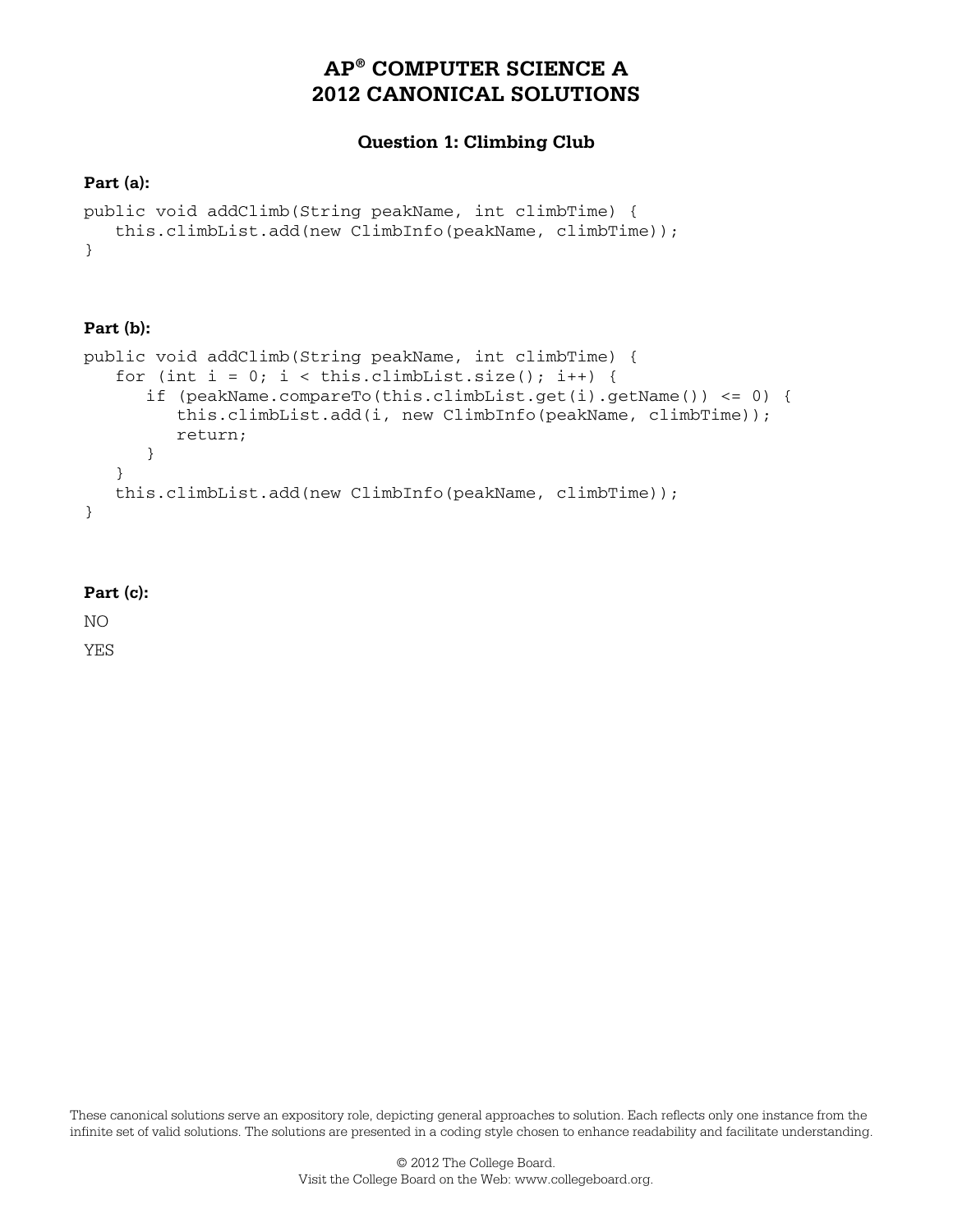## **Question 2: RetroBug (GridWorld)**

| Class:                             | RetroBug                                                                                      | 9 points                                                                                                                                                                                                                                                                                                                                                                                               |  |
|------------------------------------|-----------------------------------------------------------------------------------------------|--------------------------------------------------------------------------------------------------------------------------------------------------------------------------------------------------------------------------------------------------------------------------------------------------------------------------------------------------------------------------------------------------------|--|
|                                    |                                                                                               | <b>Intent:</b> Define extension to Bug class that implements a restore method to revert to previous<br>location and direction                                                                                                                                                                                                                                                                          |  |
| $+1$                               | Provides properly formed class header for RetroBug that extends Bug class                     |                                                                                                                                                                                                                                                                                                                                                                                                        |  |
| $+1$                               | Overrides at least one Bug method, other than constructor, and maintains all Bug<br>behaviors |                                                                                                                                                                                                                                                                                                                                                                                                        |  |
| $+2$                               | $+1$                                                                                          | Saves state at beginning of act<br>Remembers location or direction in RetroBug instance variable at beginning of<br>act method and nowhere else<br>(point awarded only if instance variable is explicitly declared)                                                                                                                                                                                    |  |
|                                    | $+1$                                                                                          | Remembers both location and direction in RetroBug instance variables                                                                                                                                                                                                                                                                                                                                   |  |
| $+5$                               | $+1/2$<br>$+ \frac{1}{2}$<br>$+1$<br>$+1$<br>$+1$<br>$+1$                                     | Implements restore<br>Provides correct method header: public void restore()<br>Guards against any effect if called before first invocation of act<br>Always restores remembered direction<br>Moves to remembered location<br>Moves if remembered location is empty (must check for empty location)<br>Moves if remembered location is occupied only by a flower<br>(must check for flower at location) |  |
| <b>Question-Specific Penalties</b> |                                                                                               |                                                                                                                                                                                                                                                                                                                                                                                                        |  |

- **-1** (r) Use of "RetroBug." instead of "this."
- **-1** (v) Confused use of location and direction
	- (*e.g., saved location used as direction and vice versa*)
- **-1** (z) Attempts to return a value from restore
- **-0** Missing public qualifier on class header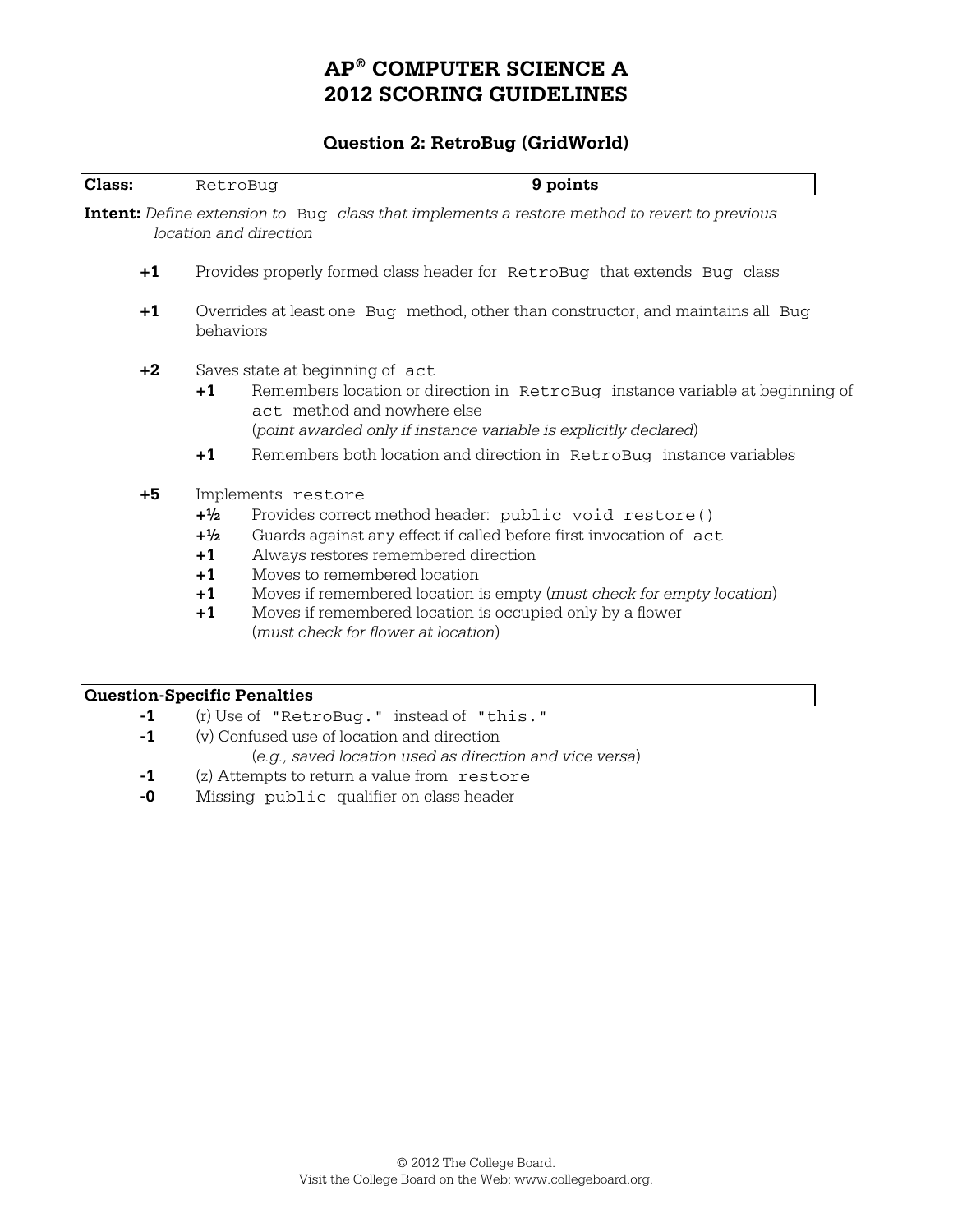## **Question 2: RetroBug (GridWorld)**

```
public class RetroBug extends Bug { 
    Location savedLocation; 
    int savedDirection; 
    public void act() { 
      savedLocation = getLocation();
      savedDirection = getDirection();
       super.act(); 
    } 
    public void restore() { 
       if (savedLocation == null) return; 
      setDirection(savedDirection);
       if ( getGrid().get(savedLocation) == null 
            || getGrid().get(savedLocation) instanceof Flower ) { 
          moveTo(savedLocation); 
       } 
    }
```
}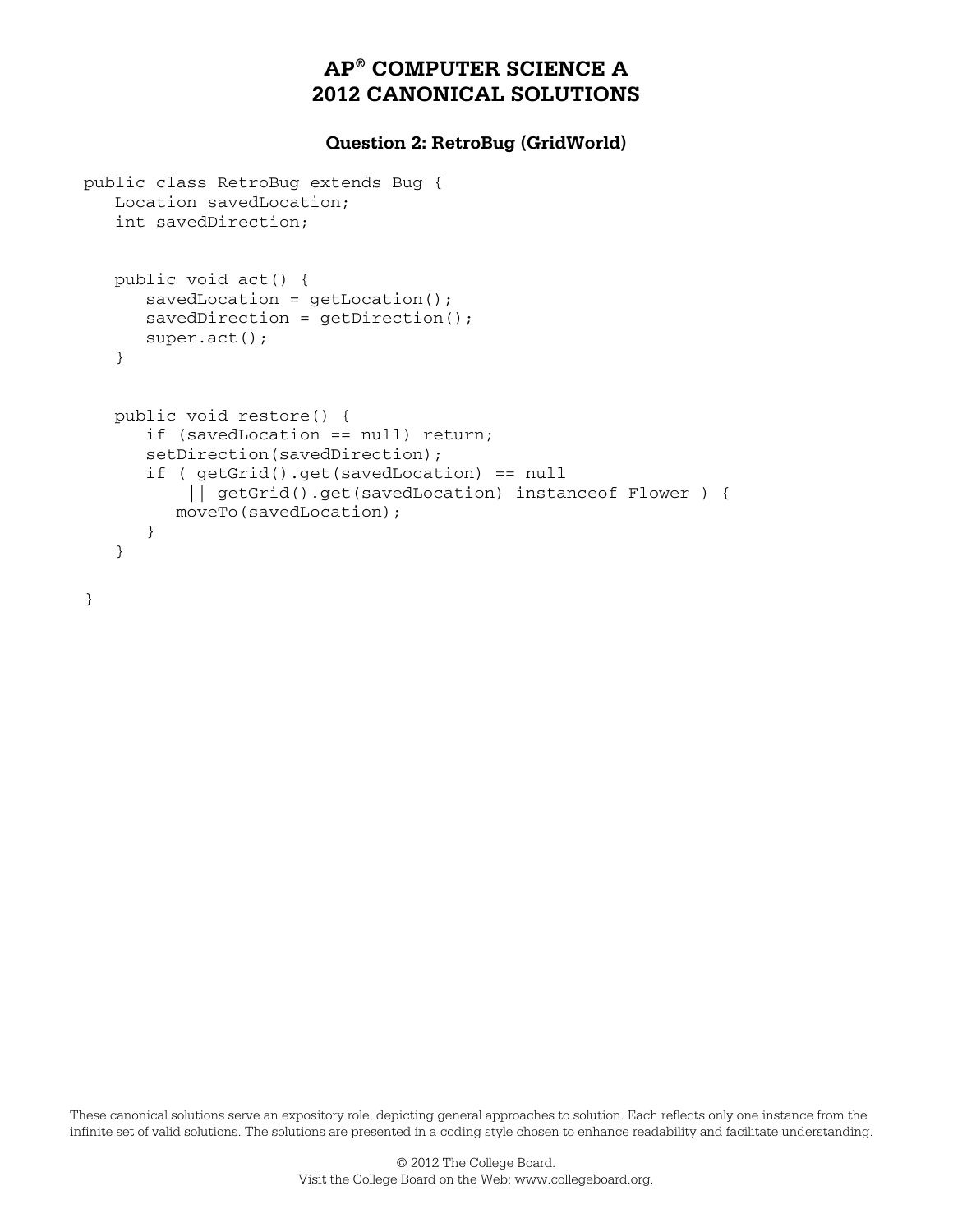## **Question 3: Horse Barn**

| Part (a) | findHorseSpace                                                                      | 4 points                                                                                         |  |
|----------|-------------------------------------------------------------------------------------|--------------------------------------------------------------------------------------------------|--|
|          | <b>Intent:</b> Return index of space containing horse with specified name           |                                                                                                  |  |
| $+1$     | Accesses all entries in spaces (no bounds errors)                                   |                                                                                                  |  |
| $+1$     | Checks for null reference in array and avoids dereferencing it (in context of loop) |                                                                                                  |  |
| $+1$     |                                                                                     | Checks for name equality between array element and parameter<br>(must use String equality check) |  |
| $+1$     | Returns correct index, if present; -1 point if not                                  |                                                                                                  |  |
| Part (b) | consolidate                                                                         | 5 points                                                                                         |  |

**Intent:** *Repopulate* spaces *such that the order of all non-*null *entries is preserved and all* null *entries are found contiguously at the largest indices* 

- **+1** Accesses all entries in spaces (*no bounds errors*)
- **+1** Identifies and provides different treatment of null and non-null elements in array
- **+1** Assigns element in array to a smaller index (*must have identified source as non-*null *or destination as* null)
- **+1** On exit: The number, integrity, and order of all identified non-null elements in spaces is preserved, and the number of null elements is preserved
- **+1** On exit: All non-null elements in spaces are in contiguous locations, beginning at index 0 *(no destruction of data*)

#### **Question-Specific Penalties**

- **-1** (z) Attempts to return a value from consolidate
- **-2** (v) Consistently uses incorrect array name instead of spaces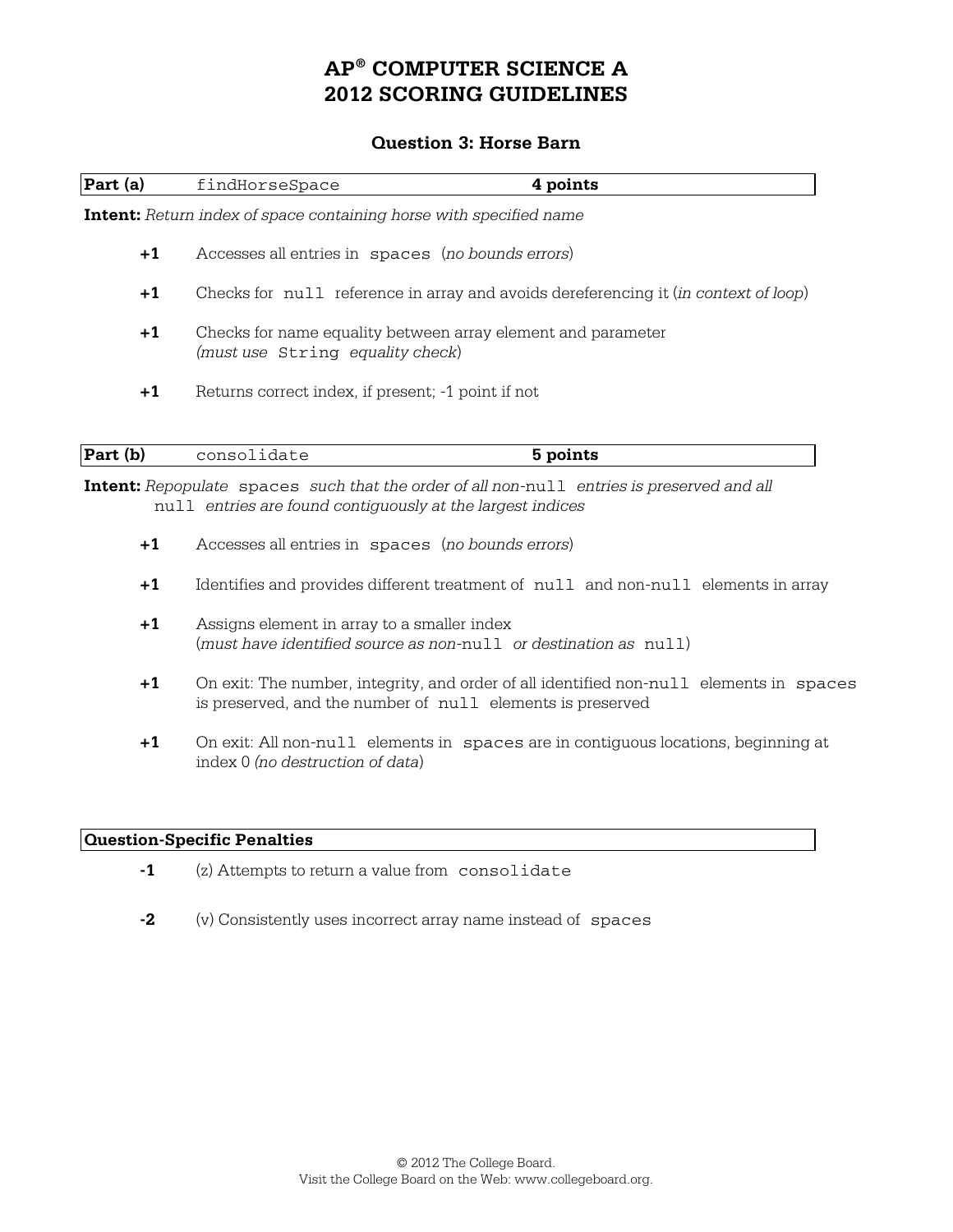## **Question 3: Horse Barn**

#### **Part (a):**

```
public int findHorseSpace(String name) { 
   for (int i = 0; i < this.spaces.length; i++) {
       if (this.spaces[i]!=null && name.equals(this.spaces[i].getName())) { 
          return i; 
       } 
    } 
    return -1; 
}
```
#### **Part (b):**

}

```
public void consolidate() { 
   for (int i = 0; i < this. spaces.length-1; i++) {
       if (this.spaces[i] == null) { 
         for (int j = i+1; j < this.spaces.length; j++) {
             if (this.spaces[j] != null) { 
               this.spaces[i] = this.spaces[j];
               this.spaces[j] = null; j = this.spaces.length; 
 } 
          } 
      } 
   }
```
Part (b): Alternative solution (auxiliary with array)

```
public void consolidate() { 
    Horse[] newSpaces = new Horse[this.spaces.length]; 
    int nextSpot = 0; 
    for (Horse nextHorse : this.spaces) { 
       if (nextHorse != null) { 
          newSpaces[nextSpot] = nextHorse; 
          nextSpot++; 
 } 
    } 
    this.spaces = newSpaces; 
}
```
**Part (b):** Alternative solution (auxiliary with ArrayList)

```
public void consolidate() { 
    List<Horse> horseList = new ArrayList<Horse>(); 
    for (Horse h : this.spaces) { 
       if (h != null) horseList.add(h); 
    } 
   for (int i = 0; i < this.spaces.length; i++) {
      this.spaces[i] = null;\mathfrak{z}for (int i = 0; i < horseList.size(); i++) {
      this.spaces[i] = horseList.get(i);
    } 
}
```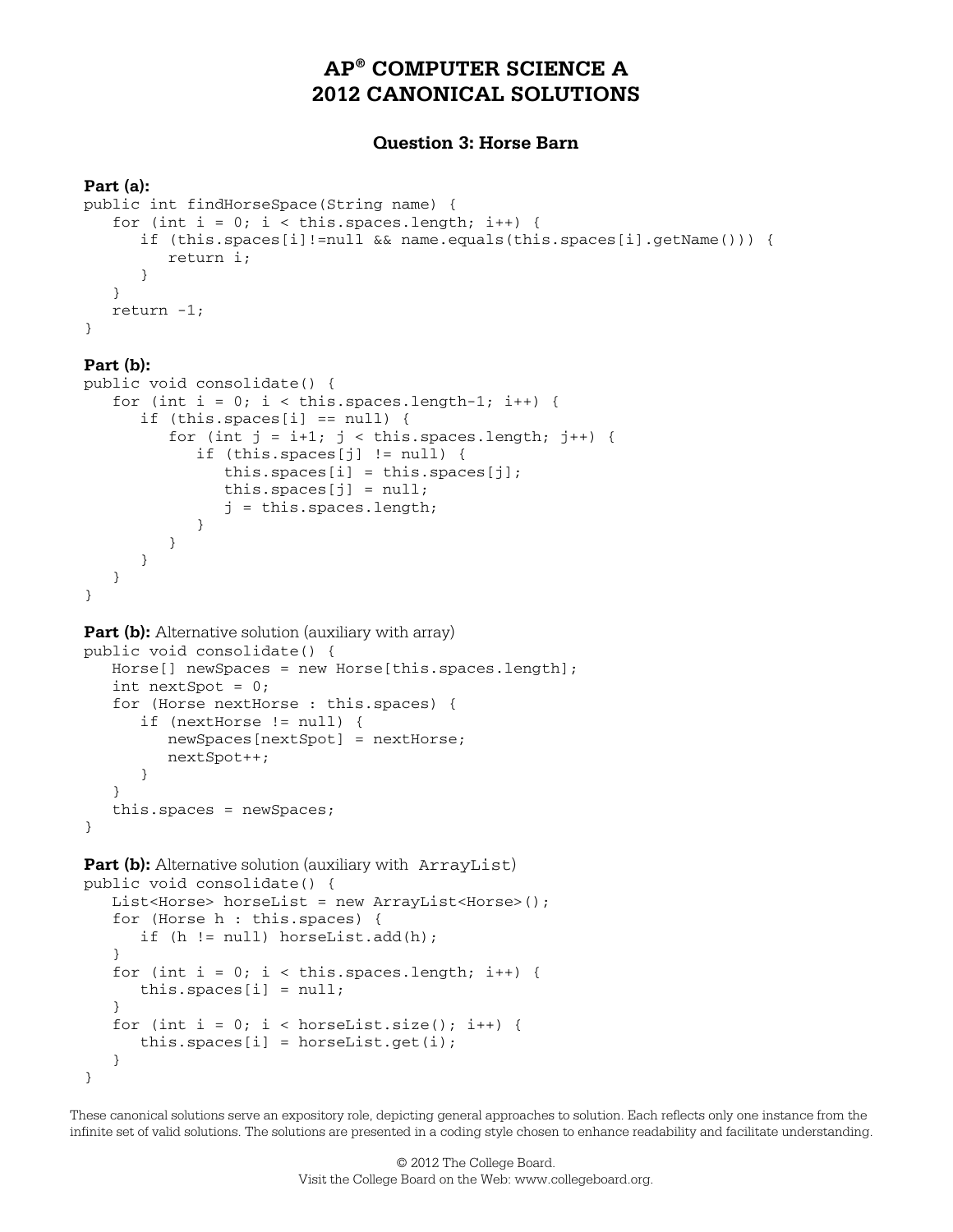## **Question 4: GrayImage**

| Part (a) | countWhitePixels                                                                 | 4 points                                                                      |  |
|----------|----------------------------------------------------------------------------------|-------------------------------------------------------------------------------|--|
|          | <b>Intent:</b> Return the number of white pixels in the image                    |                                                                               |  |
| $+1$     | Accesses all entries in pixelValues (no bounds errors)                           |                                                                               |  |
| $+1$     | Compares an entry of array with WHITE or with 255 in context of iteration        |                                                                               |  |
| $+1$     | Initializes and increments a counter                                             |                                                                               |  |
| $+1$     | Returns correct count of number of white pixels in pixelValues                   |                                                                               |  |
|          |                                                                                  |                                                                               |  |
| Part (b) | processImage                                                                     | 5 points                                                                      |  |
|          | Intent: Process elements of pixelValues and apply specified formula              |                                                                               |  |
| $+1$     | Accesses all necessary elements in at least one row or one column of pixelValues |                                                                               |  |
| $+1$     | Accesses all necessary elements of pixelValues (no bounds errors)                |                                                                               |  |
| $+1$     | index $[a+2] [b+2]$                                                              | Decrements element at index [a] [b] by the original value found in element at |  |
|          |                                                                                  |                                                                               |  |

- **+1** Modifies all and only appropriate elements of pixelValues (*changes must not affect last two rows and columns*)
- **+1** Assigns BLACK or 0 to elements of pixelValues that would otherwise have a value less than BLACK (negative value)

## **Question-Specific Penalties**

-1 (z) Attempts to return a value from processImage